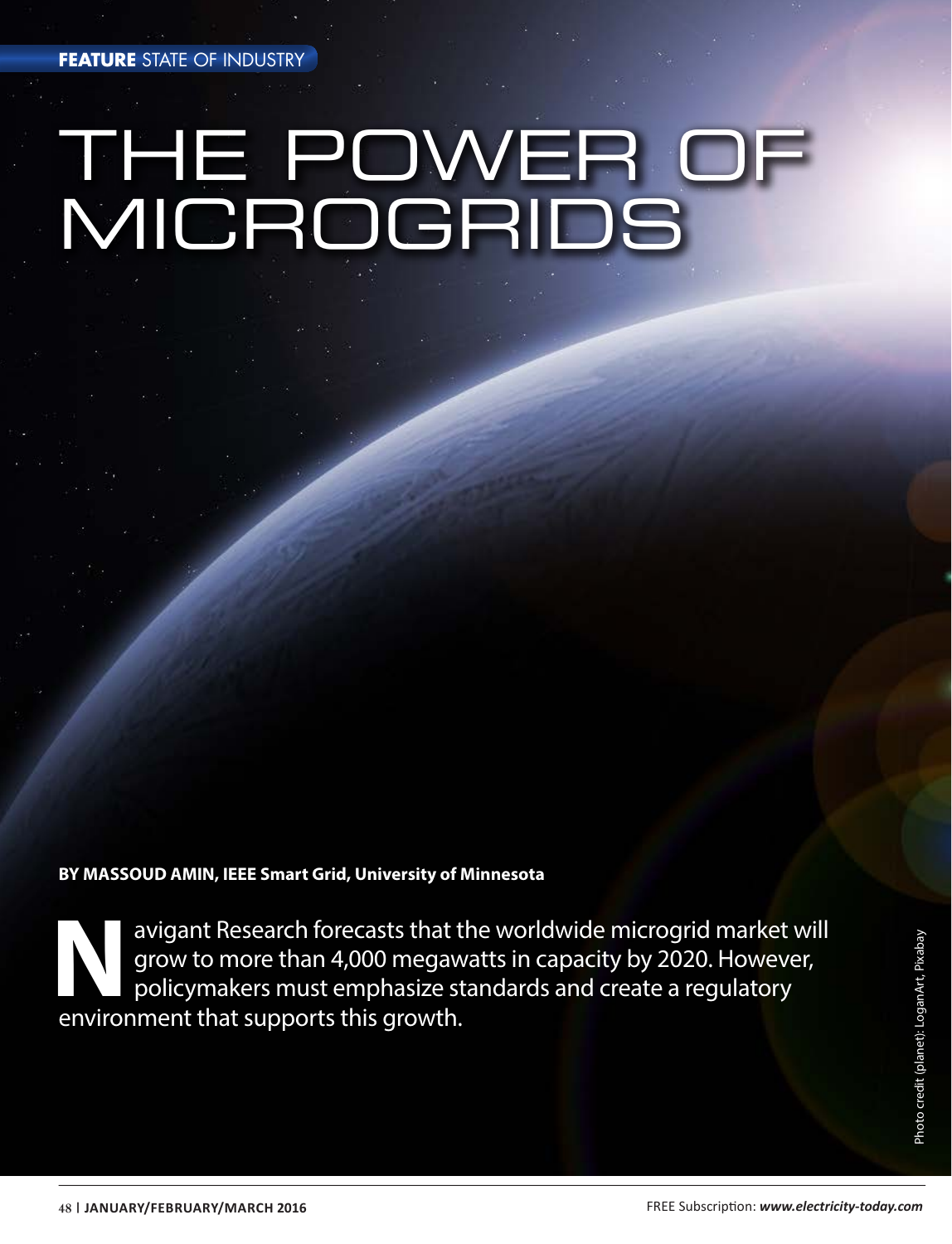# Harmonizing centralized and distributed resources

Over a year ago in *Electricity Today Magazine,* I articulated how the North American power sector might move from centralized power to a national network of microgrids. Since then, the vision and its practical details have come into sharper focus.

Modernizing the distribution grid is not only a job-producing super-project, but also a protocol for innovation, organizing the creation and distribution of electricity-enabled high-quality services through thousands of smart microgrids. Such microgrids include office and industrial parks, military bases, college campuses, large buildings, and entire communities—each microgrid and nearly every node serve both as suppliers as well as users of electricity. In effect, the microgrid is a local electricity refinery, raising the reliability, resilience, security, efficiency and quality of the electricity services and supply.

This modus operandi is within reach now in niche applications, as demonstrated by the U.S. Department of Energy (DOE) Smart

Grid Investment Grant (SGIG) projects, and the U.S. Department of Defense (DoD) bases' modernization projects. Currently, at least 23 ongoing microgrid implementations are occurring across the United States as well as many projects in China, Japan, South Korea, India, Austria, and the European Union.

However, beyond niche deployments, a major blocker to worldwide microgrid adoption is uncertainty among end users on returns on investment, which vendors and manufacturers can effectively manage by tailoring the solution architecture and project implementation schedule to meet the end user's requirements.

Energy and water conservation measures are the quickest pathway to realize microgrid project payback. Moreover, electric utilities can combine the aforementioned measures with simple demand response programs. Microgrids are not a do-it-yourself project—even for organizations with deep electrical and mechanical engineering expertise.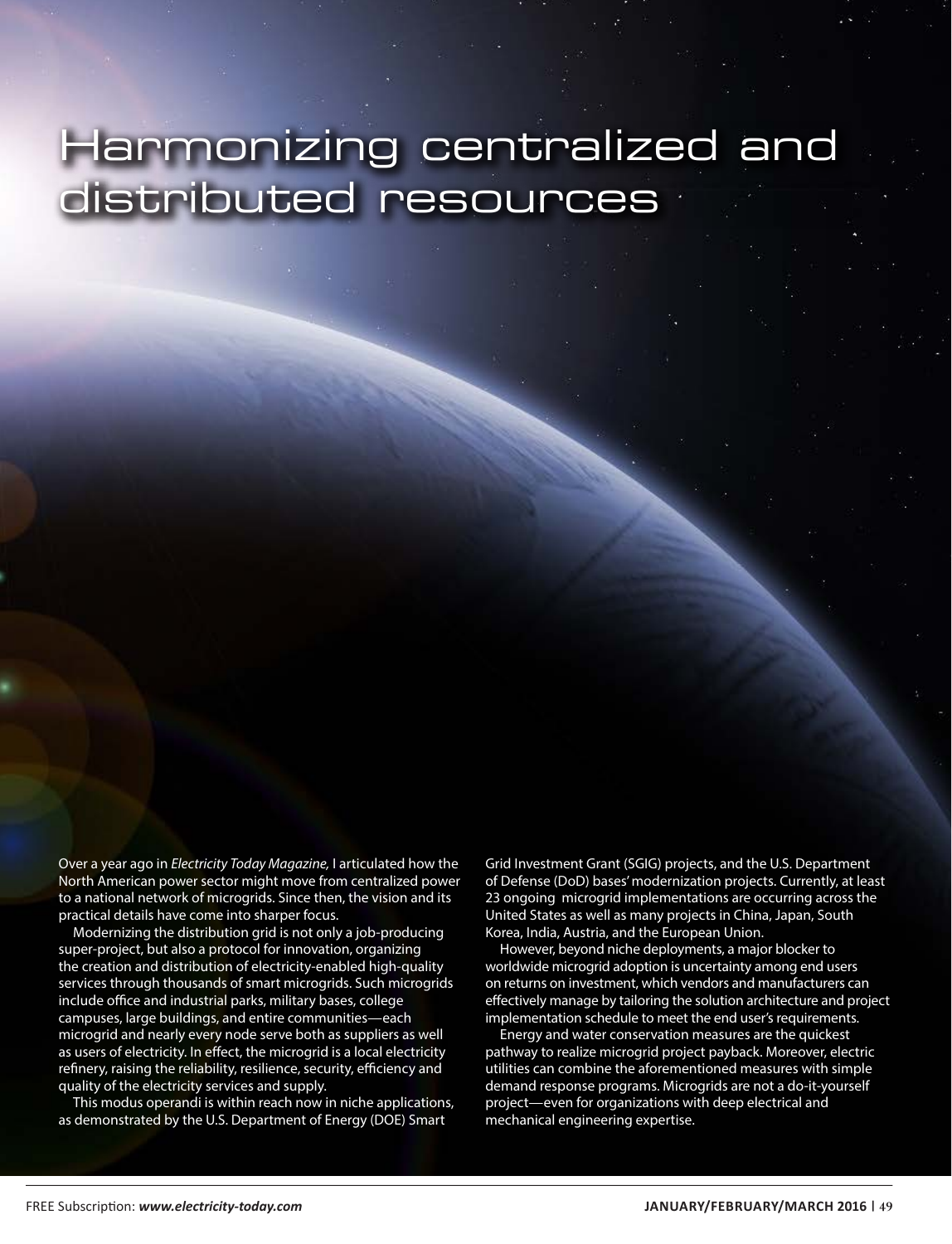Commercial and industrial facilities can provide a positive business case for microgrid adoption, cutting energy costs while potentially providing a demand response opportunity for the local utility.



Clear policy and associate regulatory instruments are necessary to capture the full benefits of smart microgrids and to integrate them into existing electricity distribution networks. Utilities must actively support policy participants to assure the success of this highly beneficial transition.

Navigant Research reports that the microgrid market is "heating up quickly" around the world with North America at the forefront, expecting worldwide microgrid capacity to grow to more than 4,000 megawatts by 2020.

Canadian Solar, one of the world's largest solar power companies, has opened a microgrid test center in Ontario that will share information and services with utilities, community colleges, and companies that want to develop smart microgrids. These factors are also driving microgrid innovations in underdeveloped parts of Africa, Asia, and Latin America.

Looking ahead, I envision a hybrid system with a central power backbone, sectionalized for reliability and resilience, with a cellular power network of microgrids overlaying it. Each individual microgrid, whether for a building, campus, or "smart" city, would rely on local energy resources as much as possible to serve local citizens. Each individual microgrid would coordinate with others and with the entire system.

This ambitious view of the power industry's mid-term future offers benefits, and it will encounter challenges. Technological progress, including the IEEE Standards Association's work on industry standards, may help push the wide adoption of

microgrids forward in the near future.

However, stakeholders must imperatively cooperate in order to make global microgrid adoption a reality. Furthermore, stakeholders must unite to overcome the challenges of creating a sustainable, reliable, and resilient power system for the 21st century. Strictly speaking, stakeholders can prepare for the future or allow it to unfold haphazardly. In this issue of *Electricity Today Magazine*, my main objective is to provide the necessary information that can help readers prepare for the future through a systematic framework. I'll discuss the likely attributes and benefits of a hybrid system, the technology challenges, and the likely drivers and outcomes.

#### **A CELLULAR POWER NETWORK**

Microgrids' key attributes in the present context include integration of local power generation (for example, renewables), managed loads, and balancing the two while islanding from the central grid when necessary. However, integrating multiple microgrids—each with its own collection of intelligent, decisionmaking agents—into connected "cellular" networks of localized microgrids is another matter entirely.

The complexity and scale of such an endeavor will require an advanced, multi-agent architecture and new sensing, automated control and protection technologies, as well as public/private investment with assessment of return-on-investment and policies.

The result might be described as a large-scale, dynamictopology power network created by a honeycomb of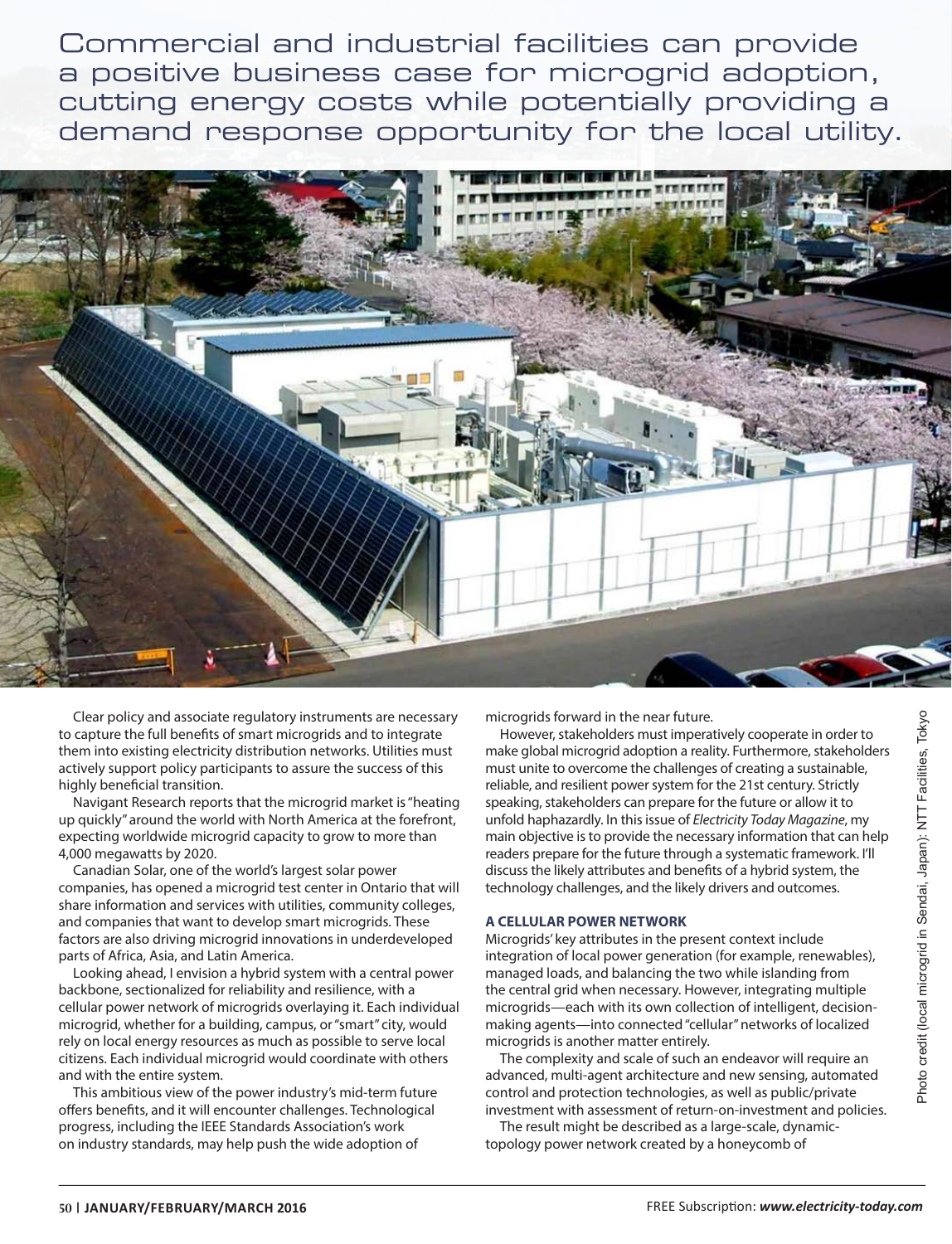Solar panels on office buildings may enable a single building to become a microgrid or serve as just one element in an office park-based microgrid.



interdependent microgrids. Each microgrid would possess similar characteristics that enable a large-scale network and each would default to its specific locality if others fail.

An ideal hybrid system experiencing a natural or intentional extreme event would coordinate the transmission backbone and individual microgrids in tens of milliseconds to protect the entire system. With a natural event, electric utilities will have the ability to look ahead for seconds—even days—and take measures to limit system damage.

The coordination and interdependency of a cellular power network gives new meaning to the concept of asset management, which must optimize each element—and the system as a whole in the most cost-effective and timely manner.

Although many microgrid demonstrations currently exist, providing a solid foundation to actualize global microgrid adoption, such a smart and self-healing system has never been built. However, at the University of Minnesota, myself, and other researchers are using simulation and analytical models to test the behavior of such systems for optimizing performance, protection, and failure scenarios.

#### **RECENT RESEARCH**

In my work, investigating cellular power systems, we use both simulation models and analytical models. Simulation modeling involves a digital prototype of a physical, real-world system and the use of physics and first-principle science to predict real-world performance. Analytical modeling helps us understand system behaviors

under a wide range of scenarios and gives us a deeper level of abstraction and clearer insights into physical characteristics as well as market, policy, and environmental outcomes. Furthermore, analytical modeling helps us test the system architecture and its ability to become secure, reconfigurable, and resilient.

Frequendent microgrids Each microgrids Each microgrids Fractain (would) possess similar under a wide angere level of the samplet in the possible of the stream of several control and the most credit model of the samplet (so In the past year, computational speeds have increased nearly fifteen-fold, which attain faster, more high-fidelity simulations. Specifically, we simulate the behavior of multi-agent (autonomous or semi-autonomous) distributed systems used in microgrids. The microgrids can be "cellular" or modular power systems that select to connect to or disconnect from neighboring microgrids, based on desired performance objectives (including reliability, security and resilience, metrics/indices or on price and ownership).

We allow the models themselves to introduce failure modes that we have not anticipated, such as "black swan" events, very rare but highimpact events. This experiment produces greater confidence in our findings, particularly in identifying precursors that presage trouble.

Additionally, we use modeling to administrate trade-off analyses for component costs, carbon outputs, and market considerations. A cellular power network's interdependencies are based on market economics and policy mandates as well as technology.

#### **TECHNOLOGY & OTHER CHALLENGES**

Sensors, controllers, and control logic require technological improvements and price reductions in order for a cellular power system to become feasible (which, I believe, is possible).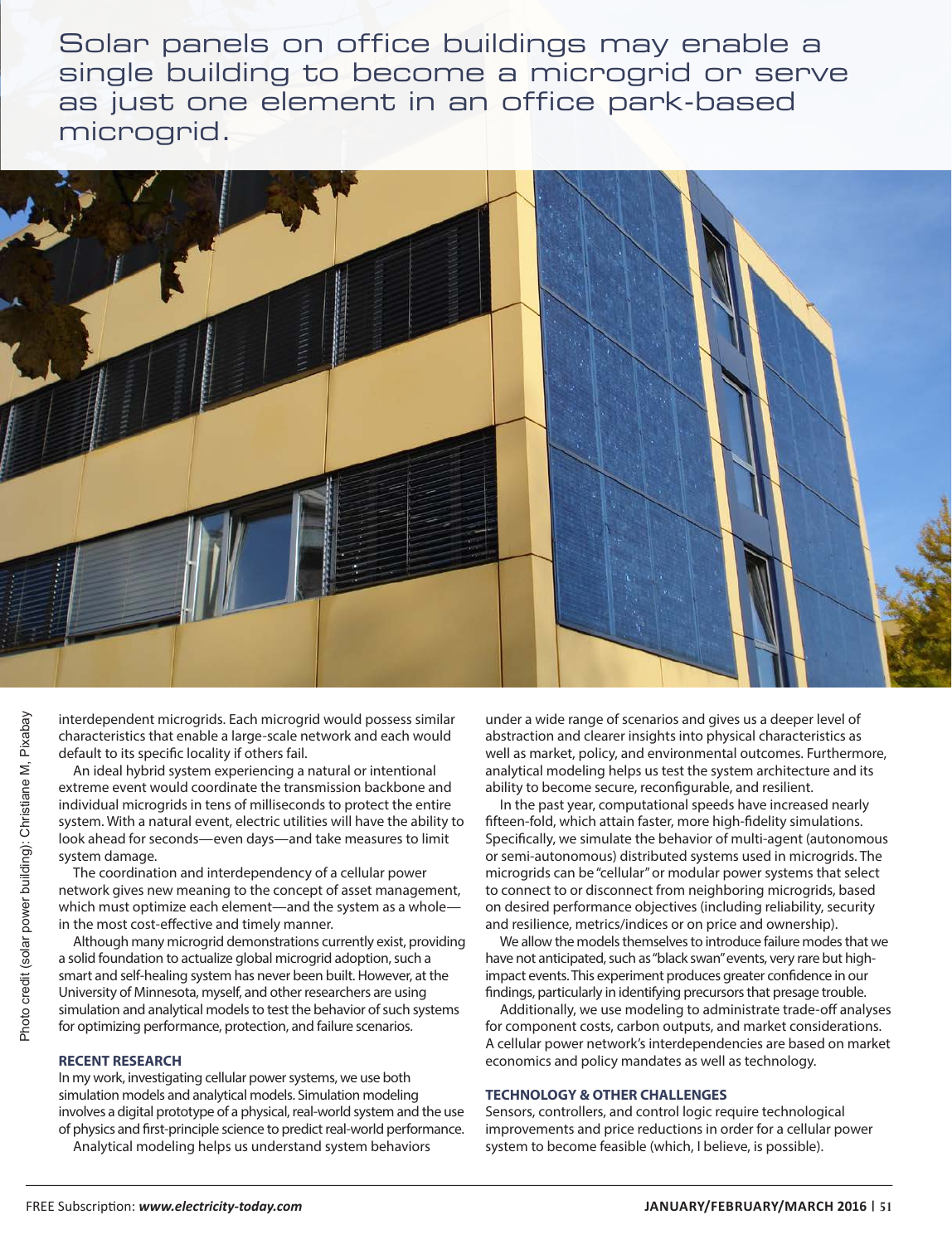Microgrid implementations are increasing globally, with current major projects taking root in North America, Europe, Asia, and India. Global standards are facilitating adoption and creating economies of scale.





**This diagram illustrates the relative necessity for cooperation in scenarios driven by centralized or decentralized power on a scale ranging from local to international. In the lower left, a local, decentralized microgrid, for instance, requires only local cooperation. At center, a hybrid grid composed of a legacy backbone/transmission system overlaid by microgrids, for instance, requires regional and/or national cooperation. At upper right, international cooperation is required to coordinate the operations of a centralized grid.**

Asset management in such a vast network is terra incognita (unknown territory). Economic modeling will help illuminate the practical, market-based behaviors and challenges of a cellular system.

The power industry will overcome certain challenges as utilities, companies, and other investors implement discrete microgrids

(which is currently underway). Homes and offices that adopt DCto-DC systems in which solar panels directly feed electronics and lighting will achieve efficiencies that aid the supply-load balancing act. High-voltage direct current (HVDC) transmission lines and power electronics will improve the backbone of a hybrid network. In Beijing, China, some electronics-heavy facilities are now